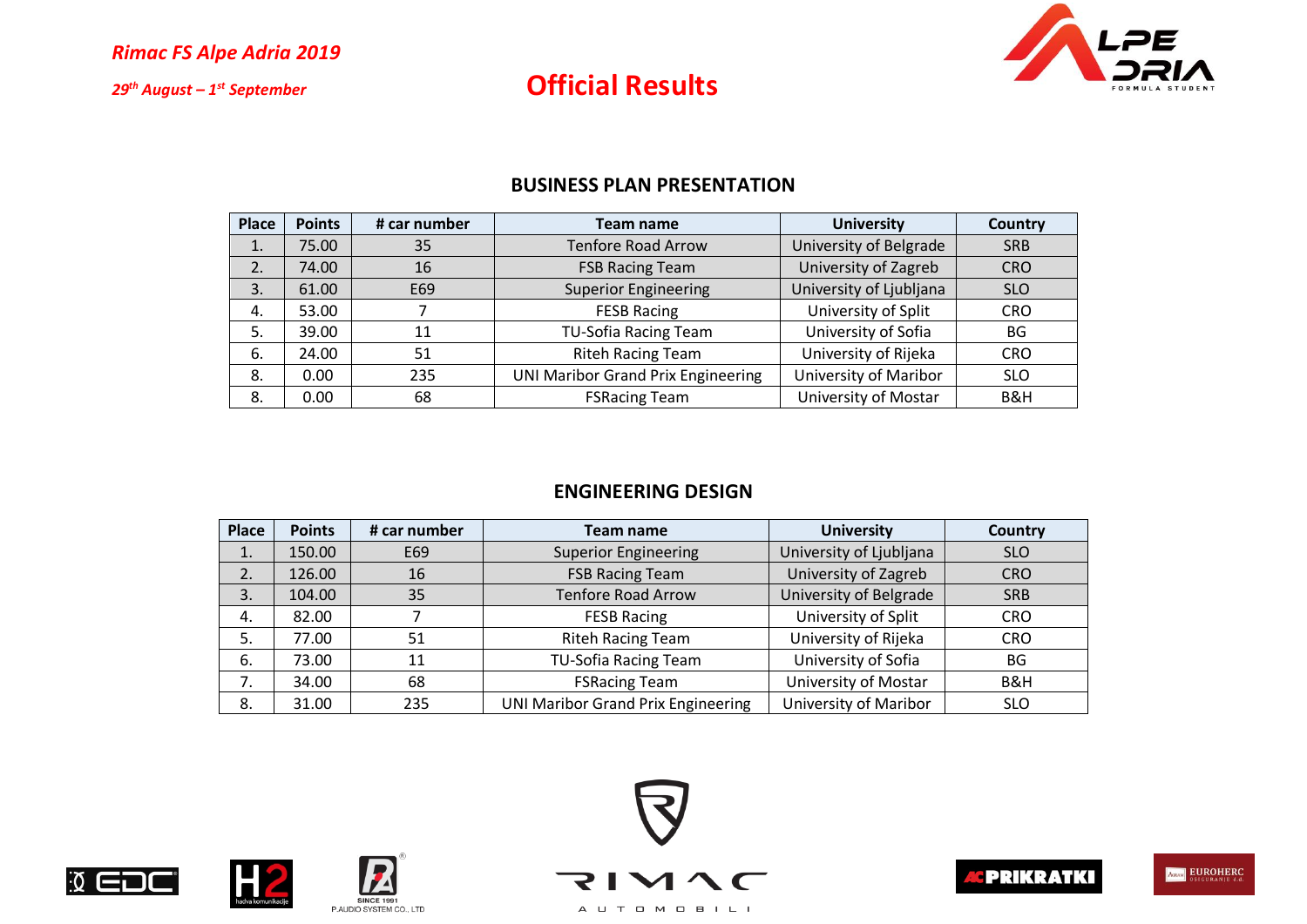## **Official Results**



### **ACCELARATION**

| Place | <b>Points</b> | # car<br>number | Team name                                 | <b>University</b>       | <b>Country</b> | 1st run      | 2nd run      | 3rd run      | 4th run      | <b>Best time</b> |
|-------|---------------|-----------------|-------------------------------------------|-------------------------|----------------|--------------|--------------|--------------|--------------|------------------|
|       | 75.00         | E69             | <b>Superior Engineering</b>               | University of Ljubljana | <b>SLO</b>     | 00:00:02,466 | 00:00:02,287 | 00:00:02,210 | 00:00:02,224 | 00:00:02,210     |
|       | 61.45         | 51              | <b>Riteh Racing Team</b>                  | University of Rijeka    | <b>CRO</b>     | 00:00:02,470 | 00:00:02,371 | 00:00:02,564 | 00:00:02,359 | 00:00:02,359     |
|       | 48.31         | 11              | <b>TU-Sofia Racing Team</b>               | University of Sofia     | <b>BG</b>      | 00:00:02,618 | 00:00:02,524 | 00:00:02,625 | 00:00:02,721 | 00:00:02,524     |
| 4.    | 47.94         |                 | <b>FESB Racing</b>                        | University of Split     | <b>CRO</b>     | 00:00:02,653 | 00:00:02,529 | 00:00:02,555 | 00:00:02,559 | 00:00:02,529     |
|       | 44.31         | 16              | <b>FSB Racing Team</b>                    | University of Zagreb    | <b>CRO</b>     | 00:00:02,610 | 00:00:02,579 | <b>DNS</b>   | <b>DNS</b>   | 00:00:02,579     |
| ь.    | 33.57         | 12              | <b>TU-Sofia Racing Team</b>               | University of Sofia     | BG             | 00:00:03,226 | 00:00:02,966 | 00:00:02,739 | 00:00:02,752 | 00:00:02,739     |
|       | 27.71         | 35              | <b>Tenfore Road Arrow</b>                 | University of Belgrade  | <b>SRB</b>     | 00:00:03,111 | 00:00:03,468 | 00:00:02,835 | <b>DNS</b>   | 00:00:02,835     |
| 8.    | 3.50          | 68              | <b>FSRacing Team</b>                      | University of Mostar    | B&H            | 00:00:04,302 | 00:00:03,960 | <b>DNS</b>   | <b>DNS</b>   | 00:00:03,960     |
|       | 3.50          | 235             | <b>UNI Maribor Grand Prix Engineering</b> | University of Maribor   | <b>SLO</b>     | 00:00:05,615 | 00:00:05,580 | 00:00:05,647 | <b>DNF</b>   | 00:00:05,580     |









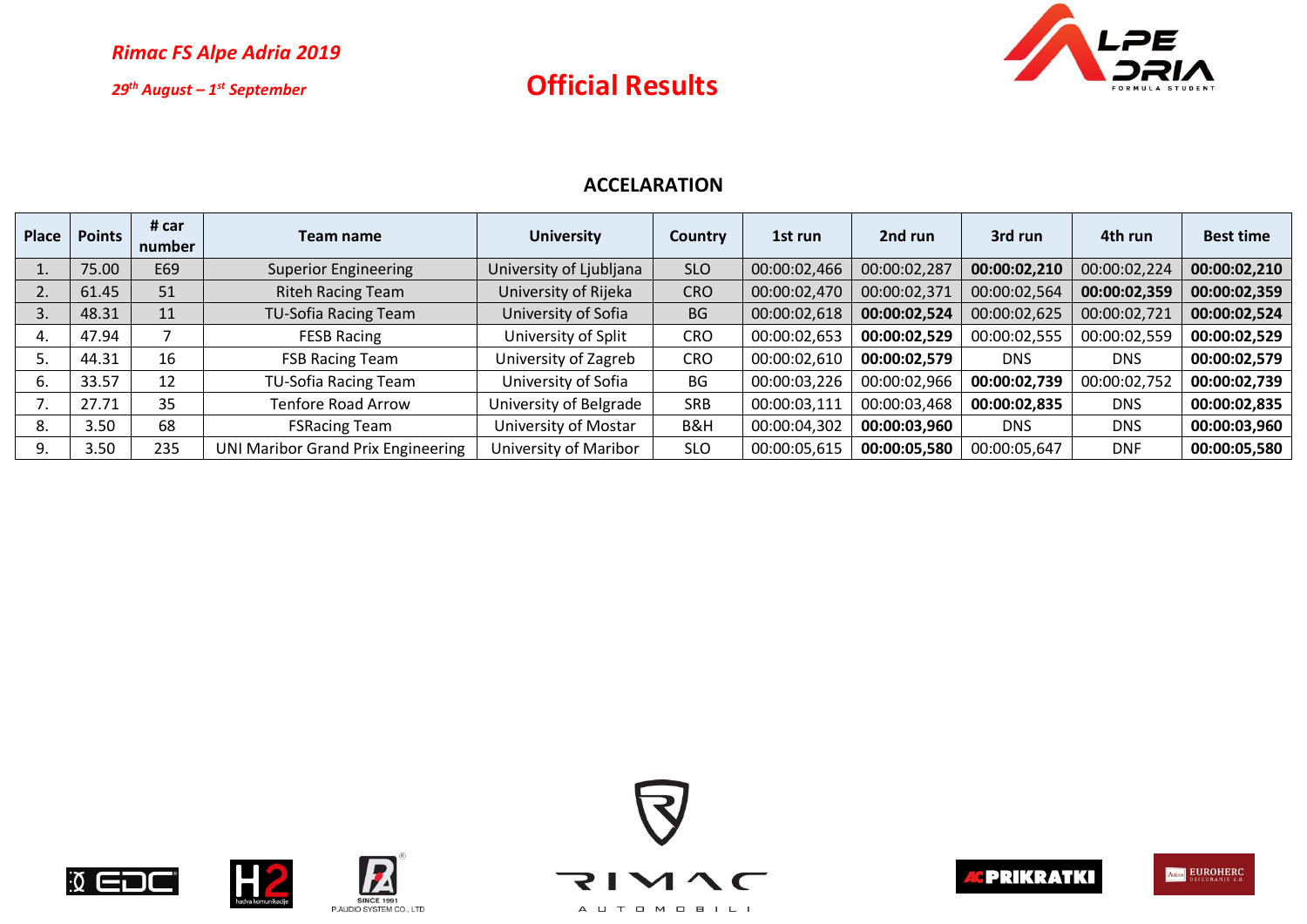## **Official Results**



### **AUTOCROSS**

| <b>Place</b> | <b>Points</b> | # car<br>number | Team name                                 | <b>University</b>       | <b>Country</b> | 1st run      | 2nd run      | 3rd run      | 4th run      | <b>Best time</b> |
|--------------|---------------|-----------------|-------------------------------------------|-------------------------|----------------|--------------|--------------|--------------|--------------|------------------|
|              | 100.00        | 35              | <b>Tenfore Road Arrow</b>                 | University of Belgrade  | <b>SRB</b>     | 00:00:40,177 | 00:00:39,285 | 00:00:38,740 | 00:00:38,146 | 00:00:38,146     |
|              | 90.17         | 51              | <b>Riteh Racing Team</b>                  | University of Rijeka    | <b>CRO</b>     | 00:00:40,056 | 00:00:38,951 | 00:00:43,810 | 00:00:38,948 | 00:00:38,948     |
|              | 87.18         | E69             | <b>Superior Engineering</b>               | University of Ljubljana | <b>SLO</b>     | 00:00:39,902 | 00:00:39,402 | 00:00:39,790 | 00:00:39,198 | 00:00:39,198     |
|              | 73.91         | 11              | <b>TU-Sofia Racing Team</b>               | University of Sofia     | BG             | 00:00:40,524 | 00:00:40,351 | 00:00:43,600 | 00:00:42,149 | 00:00:40,351     |
|              | 45.98         |                 | <b>FESB Racing</b>                        | University of Split     | CRO            | <b>DNF</b>   | <b>DNF</b>   | 00:00:43,561 | 00:00:43,012 | 00:00:43,012     |
| ь.           | 30.34         | 16              | <b>FSB Racing Team</b>                    | University of Zagreb    | <b>CRO</b>     | 00:00:45,829 | 00:00:45,197 | 00:00:45,005 | 00:00:44,661 | 00:00:44,661     |
|              | 26.29         | 12              | TU-Sofia Racing Team                      | University of Sofia     | <b>BG</b>      | 00:00:45,152 | 00:00:45,109 | 00:00:45,585 | <b>DNF</b>   | 00:00:45,109     |
| 8.           | 4.50          | 68              | <b>FSRacing Team</b>                      | University of Mostar    | B&H            | 00:00:50,996 | 00:00:50,591 | 00:00:50,716 | 00:00:48,100 | 00:00:48,100     |
| 9.           | 4.50          | 235             | <b>UNI Maribor Grand Prix Engineering</b> | University of Maribor   | <b>SLO</b>     | 00:00:59,092 | 00:00:58,081 | 00:01:02,467 | 00:00:59,661 | 00:00:58,081     |



 $\sqrt{ }$ 









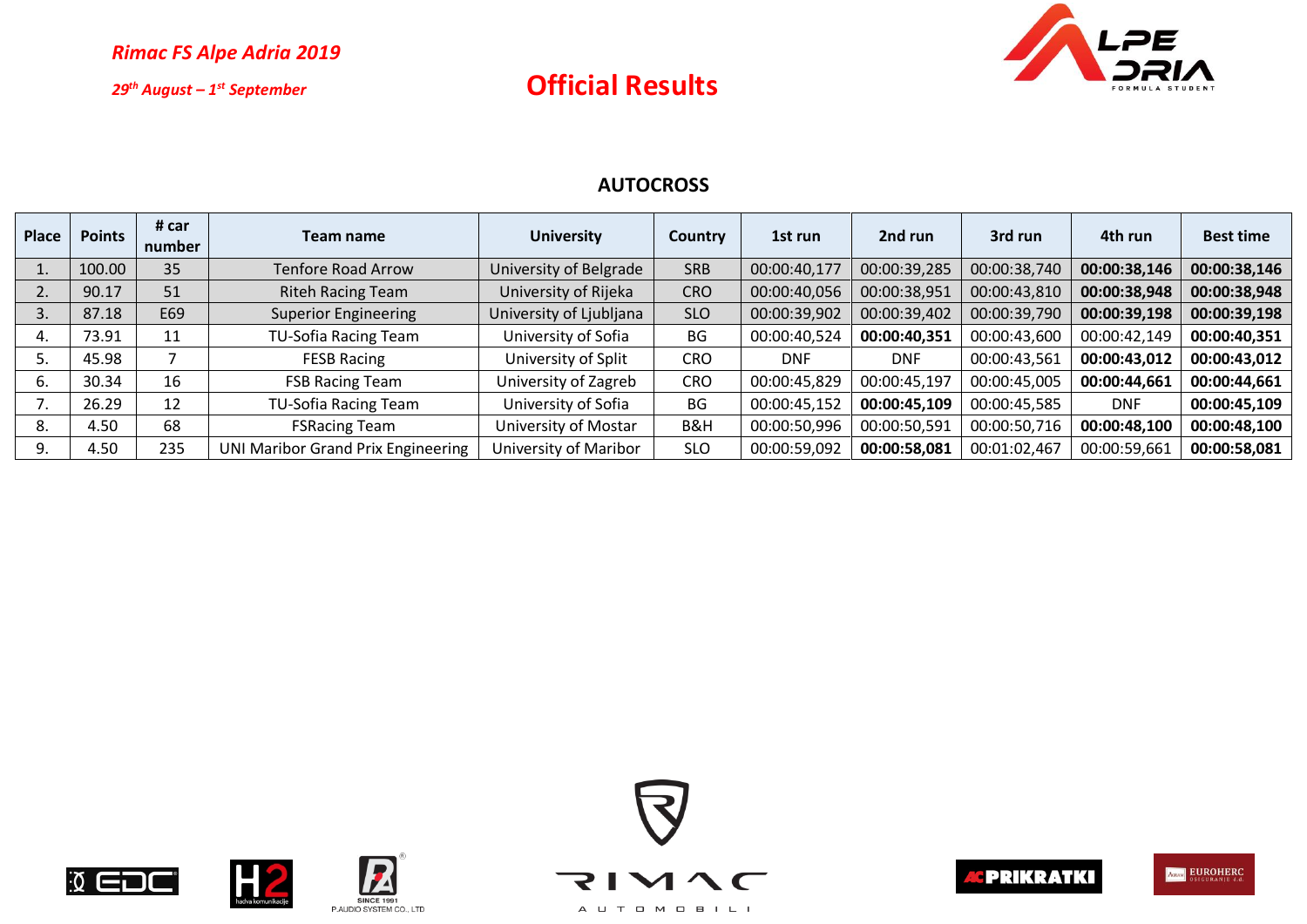

### **Official Results**

### **ENDURANCE**

| Place | <b>Points</b> | # car<br>number | Team name                     | <b>University</b>            | Country    | <b>Driver</b> | Time without<br>penalty | <b>Penalty</b> | Time with<br>penalty | <b>Total time</b> |  |
|-------|---------------|-----------------|-------------------------------|------------------------------|------------|---------------|-------------------------|----------------|----------------------|-------------------|--|
|       | 325.00        | 51              | <b>Riteh Racing Team</b>      | University of Rijeka         | <b>CRO</b> | 1st           | 00:09:45,879            | 00:00:02,000   | 00:09:47,879         | 00:20:36,976      |  |
| Ţ.    |               |                 |                               |                              |            | 2nd           | 00:10:49,097            | 00:00:00,000   | 00:10:49,097         |                   |  |
| 2.    | 294.71        | E69             | <b>Superior Engineering</b>   | University of Ljubljana      | <b>SLO</b> | 1st           | 00:10:36,975            | 00:00:00,000   | 00:10:36,975         | 00:21:08,981      |  |
|       |               |                 |                               |                              |            | 2nd           | 00:10:32,006            | 00:00:00,000   | 00:10:32,006         |                   |  |
| 3.    | 25.00         | 235             | <b>UNI Maribor Grand Prix</b> | <b>University of Maribor</b> | <b>SLO</b> | 1st           | 00:13:01,032            | 00:00:00,000   | 00:13:01,032         | 00:32:52,474      |  |
|       |               |                 | Engineering                   |                              |            |               | 2nd                     | 00:19:51,442   | 00:00:00,000         | 00:19:51,442      |  |
| 9.    | 0.00          | 35              | Tenfore Road Arrow            | University of Belgrade       | <b>SRB</b> | 1st           | <b>DNF</b>              | 00:00:00,000   | <b>DNF</b>           | <b>DNF</b>        |  |
|       |               |                 |                               |                              |            |               | 2nd                     | <b>DNS</b>     | 00:00:00,000         | <b>DNS</b>        |  |
| 9.    | 0.00          | $\overline{7}$  | <b>FESB Racing</b>            | University of Split          | <b>CRO</b> | 1st           | <b>DNF</b>              | 00:00:00,000   | <b>DNF</b>           | <b>DNF</b>        |  |
|       |               |                 |                               |                              |            | 2nd           | <b>DNS</b>              | 00:00:00,000   | DNS.                 |                   |  |
| 9.    | 0.00          | 68              | <b>FSRacing Team</b>          | University of Mostar         | B&H        | 1st           | <b>DNF</b>              | 00:00:00,000   | <b>DNF</b>           | <b>DNF</b>        |  |
|       |               |                 |                               |                              |            | 2nd           | <b>DNS</b>              | 00:00:00,000   | <b>DNS</b>           |                   |  |
| 9.    | 0.00          | 16              | <b>FSB Racing Team</b>        | University of Zagreb         | <b>CRO</b> | 1st           | <b>DNF</b>              | 00:00:00,000   | <b>DNF</b>           | <b>DNF</b>        |  |
|       |               |                 |                               |                              |            | 2nd           | <b>DNS</b>              | 00:00:00,000   | <b>DNS</b>           |                   |  |
| 9.    | 0.00          | 11              | TU-Sofia Racing Team          |                              | BG         | 1st           | <b>DNF</b>              | 00:00:00,000   | <b>DNF</b>           | <b>DNF</b>        |  |
|       |               |                 |                               | University of Sofia          |            | 2nd           | <b>DNS</b>              | 00:00:00,000   | DNS.                 |                   |  |
| 9.    | 0.00          | 12              | TU-Sofia Racing Team          | University of Sofia          | BG         | 1st           | <b>DNF</b>              | 00:00:00,000   | <b>DNF</b>           | <b>DNF</b>        |  |
|       |               |                 |                               |                              |            | 2nd           | <b>DNS</b>              | 00:00:00,000   | <b>DNS</b>           |                   |  |









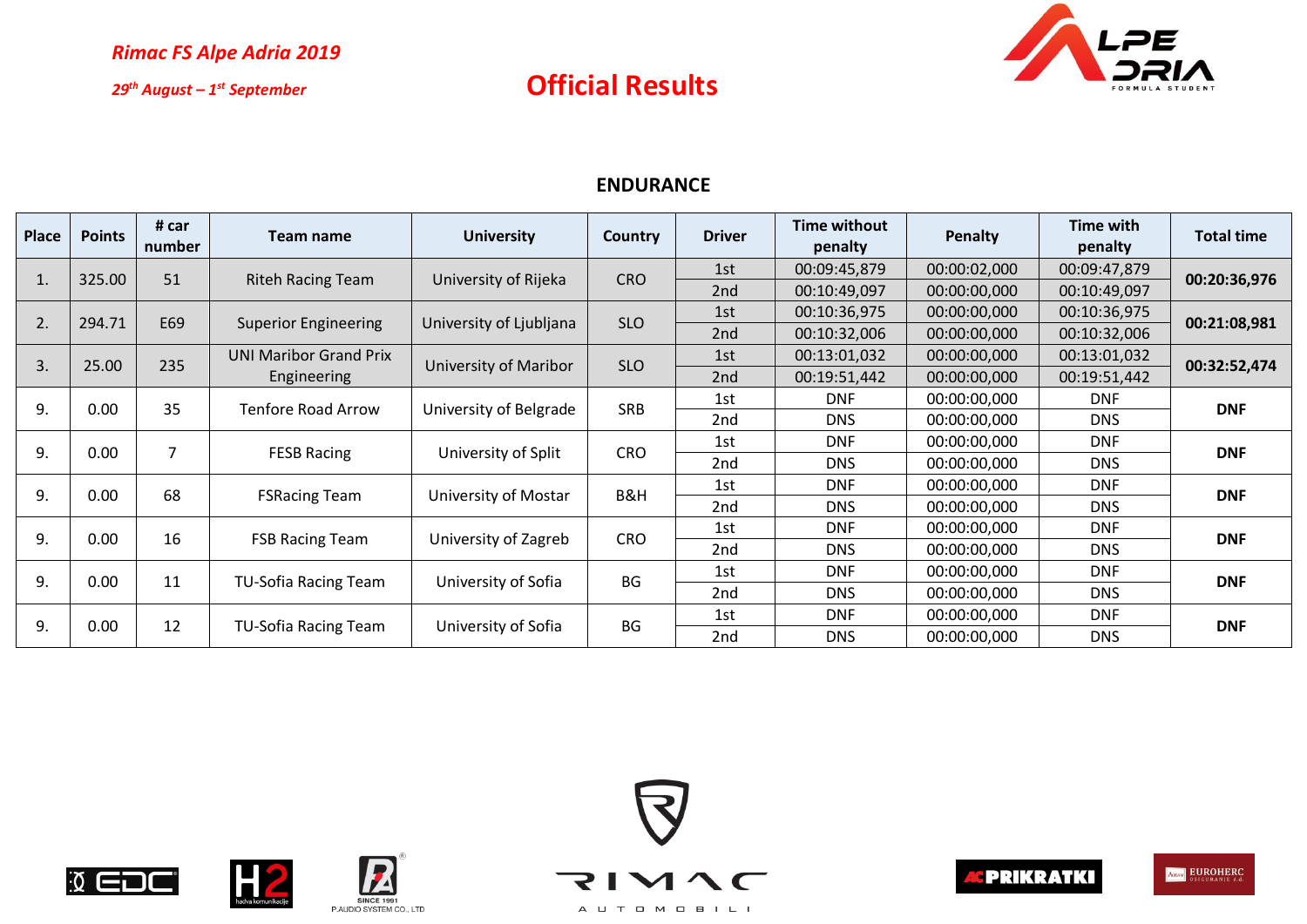# **Official Results**



|                | #51 Riteh Racing Team, University of Rijeka, CRO |                  |        |                  |  |  |  |
|----------------|--------------------------------------------------|------------------|--------|------------------|--|--|--|
| Lap            |                                                  | Time, 1st driver |        | Time, 2nd driver |  |  |  |
| 1              | 46.711                                           |                  | 54.156 |                  |  |  |  |
| $\overline{2}$ | 44.947                                           | $-1.764$         | 50.272 | -3.884           |  |  |  |
| 3              | 44.276                                           | $-0.671$         | 50.335 | $+0.063$         |  |  |  |
| 4              | 44.356                                           | $+0.080$         | 49.156 | $-1.179$         |  |  |  |
| 5              | 45.284                                           | $+0.928$         | 48.759 | $-0.397$         |  |  |  |
| 6              | 45.871                                           | $+0.587$         | 50.721 | $+1.962$         |  |  |  |
| 7              | 44.920                                           | $-0.951$         | 50.227 | $-0.494$         |  |  |  |
| 8              | 44.480                                           | $-0.440$         | 49.995 | $-0.232$         |  |  |  |
| 9              | 45.003                                           | $+0.523$         | 49.595 | $-0.400$         |  |  |  |
| 10             | 44.686                                           | $-0.317$         | 49.327 | $-0.268$         |  |  |  |
| 11             | 44.951                                           | $+0.265$         | 48.816 | $-0.511$         |  |  |  |
| 12             | 45.171                                           | $+0.220$         | 48.536 | $-0.280$         |  |  |  |
| 13             | 45.223                                           | $+0.052$         | 49.202 | $+0.666$         |  |  |  |











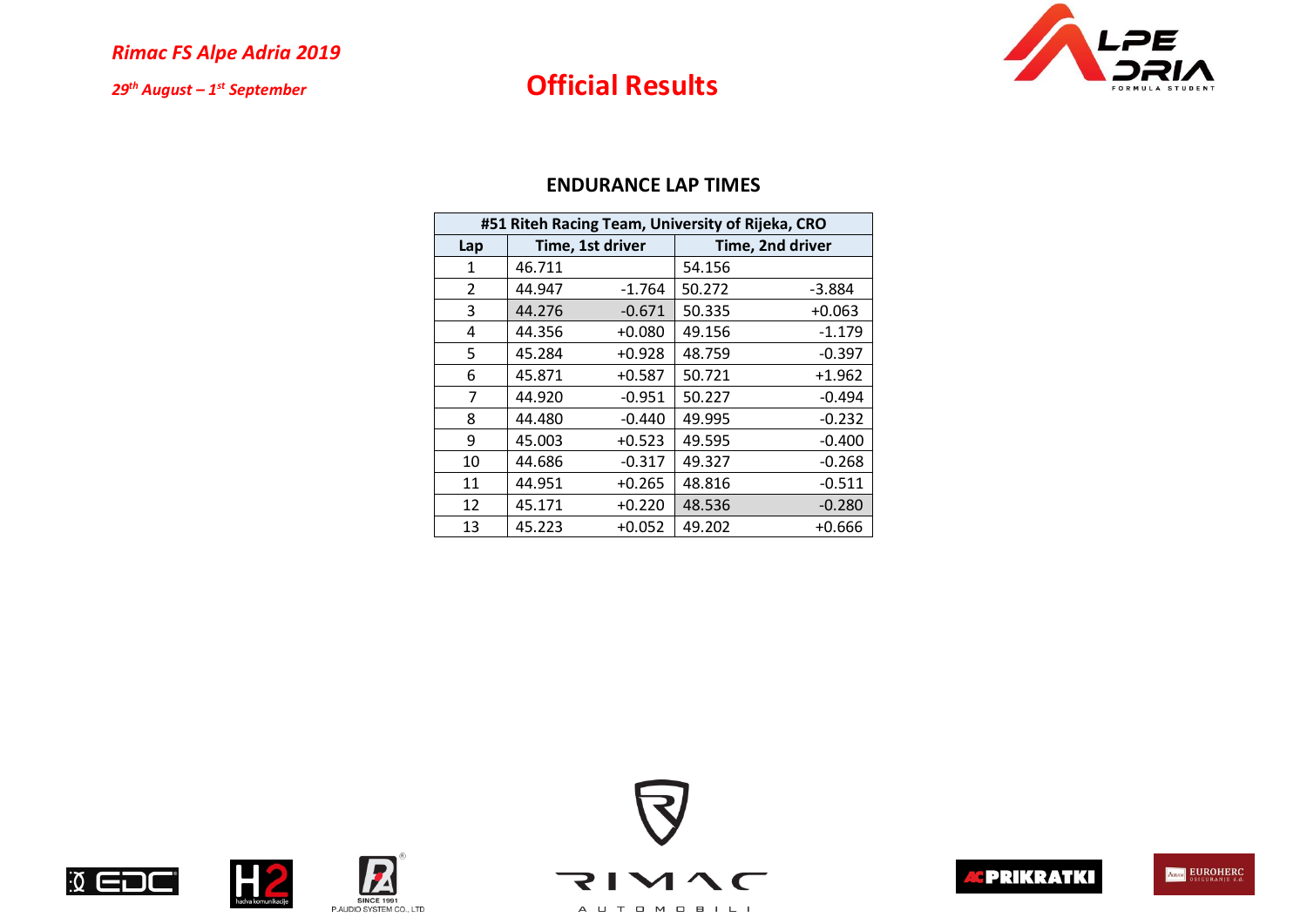# **Official Results**



|     | #E69 Superior Engineering, University of Ljubljana, SLO |                  |        |                  |  |  |  |
|-----|---------------------------------------------------------|------------------|--------|------------------|--|--|--|
| Lap |                                                         | Time, 1st driver |        | Time, 2nd driver |  |  |  |
| 1   | 49.797                                                  |                  | 54.009 |                  |  |  |  |
| 2   | 48.586                                                  | $-1.211$         | 50.163 | -3.846           |  |  |  |
| 3   | 48.314                                                  | $-0.272$         | 49.816 | $-0.347$         |  |  |  |
| 4   | 47.617                                                  | $-0.697$         | 49.253 | $-0.563$         |  |  |  |
| 5   | 47.055                                                  | $-0.562$         | 48.203 | $-1.050$         |  |  |  |
| 6   | 47.165                                                  | $+0.110$         | 47.783 | -0.420           |  |  |  |
| 7   | 47.791                                                  | $+0.626$         | 48.106 | $+0.323$         |  |  |  |
| 8   | 47.897                                                  | $+0.106$         | 48.390 | $+0.284$         |  |  |  |
| 9   | 49.835                                                  | +1.938           | 48.033 | $-0.357$         |  |  |  |
| 10  | 49.233                                                  | $-0.602$         | 48.329 | $+0.296$         |  |  |  |
| 11  | 49.506                                                  | $+0.273$         | 48.595 | +0.266           |  |  |  |
| 12  | 49.874                                                  | $+0.368$         | 48.457 | $-0.138$         |  |  |  |
| 13  | 49.336                                                  | $-0.538$         | 47.838 | -0.619           |  |  |  |











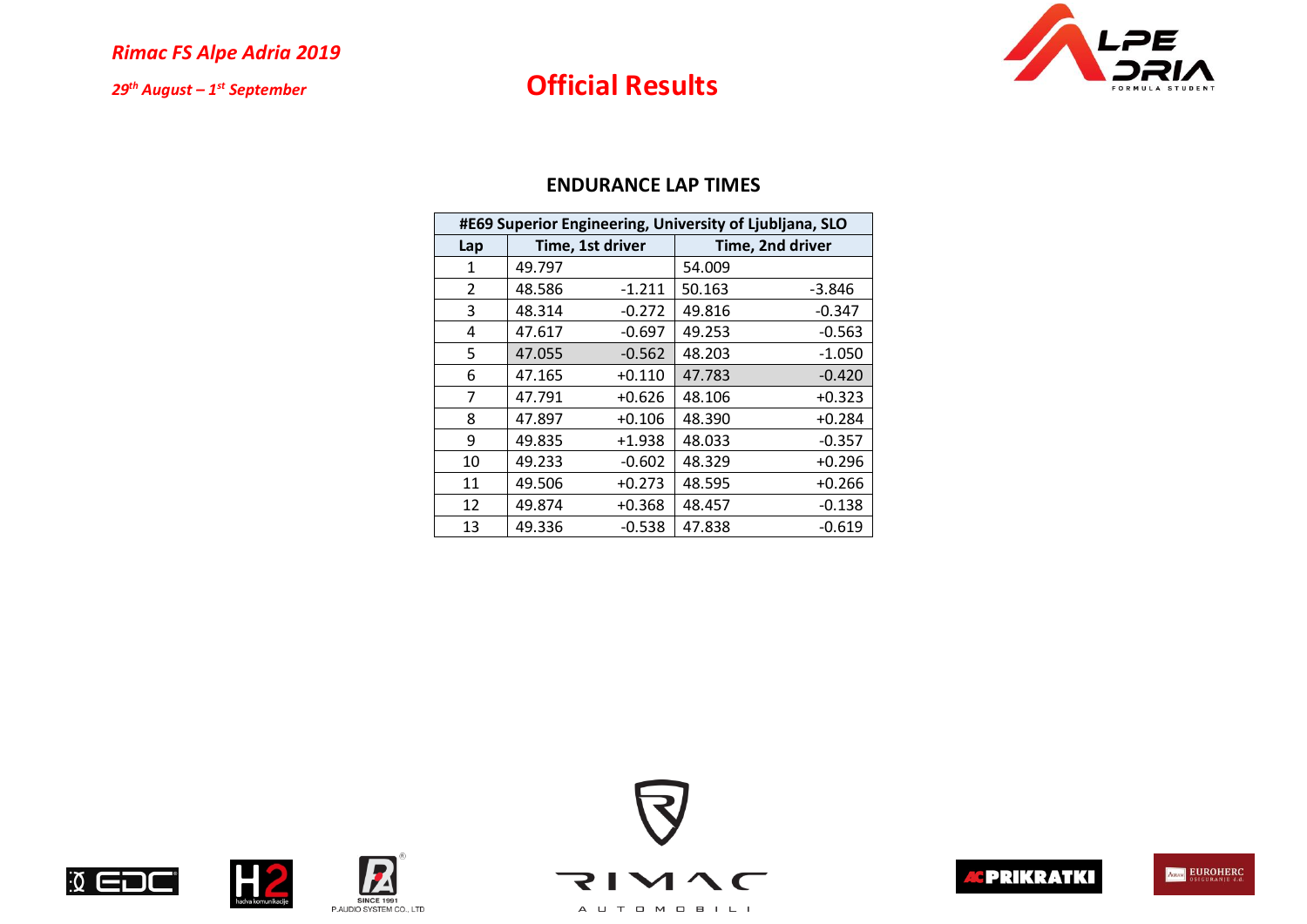## **Official Results**



| #235 UNI Maribor Grand Prix Engineering, University of Maribor, SLO |                  |          |                  |           |  |
|---------------------------------------------------------------------|------------------|----------|------------------|-----------|--|
| Lap                                                                 | Time, 1st driver |          | Time, 2nd driver |           |  |
| 1                                                                   | 1:04.764         |          | 1:08.259         |           |  |
| 2                                                                   | 59.295           | $-5.469$ | 1:10.384         | $+2.125$  |  |
| 3                                                                   | 58.371           | $-0.924$ | 1:13.307         | $+2.923$  |  |
| 4                                                                   | 58.107           | $-0.264$ | 1:14.124         | $+0.817$  |  |
| 5                                                                   | 56.949           | $-1.158$ | 1:15.679         | $+1.555$  |  |
| 6                                                                   | 57.573           | $+0.624$ | 1:18.183         | $+2.504$  |  |
| 7                                                                   | 57.605           | $+0.032$ | 1:22.014         | $+3.831$  |  |
| 8                                                                   | 57.819           | $+0.214$ | 1:23.787         | $+1.773$  |  |
| 9                                                                   | 58.751           | $+0.932$ | 1:27.271         | $+3.484$  |  |
| 10                                                                  | 1:00.529         | $+1.778$ | 1:35.957         | $+8.686$  |  |
| 11                                                                  | 1:00.911         | $+0.382$ | 1:48.464         | $+12.507$ |  |
| 12                                                                  | 1:02.937         | $+2.026$ | 2:06.335         | $+17.871$ |  |
| 13                                                                  | 1:07.421         | $+4.484$ | 2:47.678         | $+41.343$ |  |

#### **ENDURANCE LAP TIMES**











A U T O M O B I L I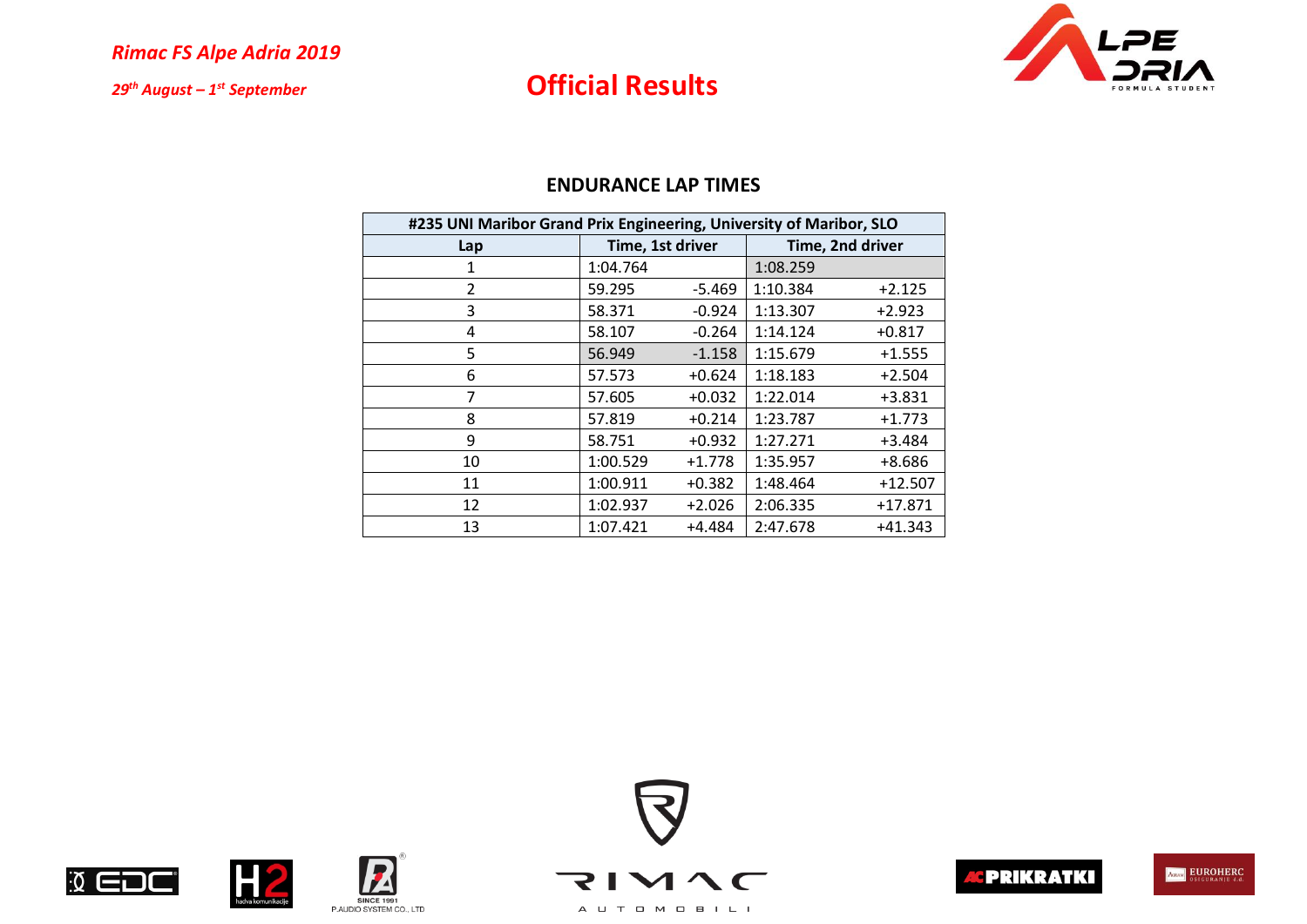# **Official Results**



### **ENDURANCE LAP TIMES**

|     | #7 FESB Racing, University of Split, CRO |                  |                  |  |  |  |
|-----|------------------------------------------|------------------|------------------|--|--|--|
| Lap |                                          | Time, 1st driver | Time, 2nd driver |  |  |  |
| 1   | 52.203                                   |                  | <b>DNS</b>       |  |  |  |
| 2   | 48.391                                   | $-3.812$         | <b>DNS</b>       |  |  |  |
| 3   | 47.617                                   | $-0.774$         | <b>DNS</b>       |  |  |  |
| 4   | 47.361                                   | $-0.256$         | <b>DNS</b>       |  |  |  |
| 5   | 47.756                                   | $+0.395$         | <b>DNS</b>       |  |  |  |
| 6   | 48.021                                   | $+0.265$         | <b>DNS</b>       |  |  |  |
| 7   | <b>DNF</b>                               |                  | <b>DNS</b>       |  |  |  |
| 8   | <b>DNS</b>                               |                  | <b>DNS</b>       |  |  |  |
| 9   | <b>DNS</b>                               |                  | <b>DNS</b>       |  |  |  |
| 10  | <b>DNS</b>                               |                  | <b>DNS</b>       |  |  |  |
| 11  | <b>DNS</b>                               |                  | <b>DNS</b>       |  |  |  |
| 12  | <b>DNS</b>                               |                  | <b>DNS</b>       |  |  |  |
| 13  | <b>DNS</b>                               |                  | <b>DNS</b>       |  |  |  |



**EDC** 







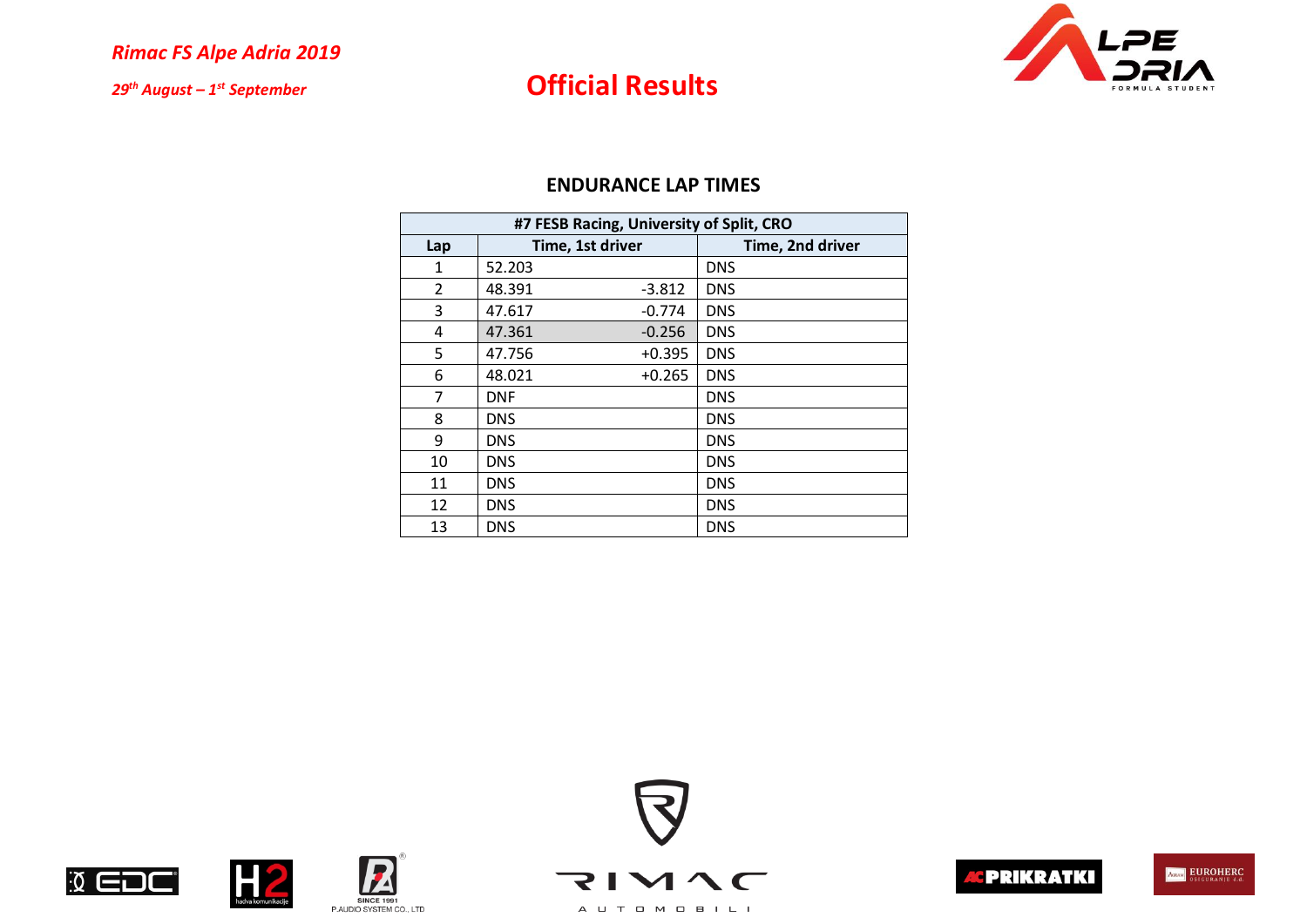# **Official Results**



### **ENDURANCE LAP TIMES**

|     | #35 Tenfore Road Arrow, University of Belgrade, SRB |                  |                  |  |  |  |
|-----|-----------------------------------------------------|------------------|------------------|--|--|--|
| Lap |                                                     | Time, 1st driver | Time, 2nd driver |  |  |  |
| 1   | 49.598                                              |                  | <b>DNS</b>       |  |  |  |
| 2   | 47.724                                              | $-1.874$         | <b>DNS</b>       |  |  |  |
| 3   | 47.146                                              | $-0.578$         | <b>DNS</b>       |  |  |  |
| 4   | 46.806                                              | $-0.340$         | <b>DNS</b>       |  |  |  |
| 5   | 54.645                                              | $+7.839$         | <b>DNS</b>       |  |  |  |
| 6   | 59.343                                              | +4.698           | <b>DNS</b>       |  |  |  |
| 7   | <b>DNF</b>                                          |                  | <b>DNS</b>       |  |  |  |
| 8   | <b>DNS</b>                                          |                  | <b>DNS</b>       |  |  |  |
| 9   | <b>DNS</b>                                          |                  | <b>DNS</b>       |  |  |  |
| 10  | <b>DNS</b>                                          |                  | <b>DNS</b>       |  |  |  |
| 11  | <b>DNS</b>                                          |                  | <b>DNS</b>       |  |  |  |
| 12  | <b>DNS</b>                                          |                  | <b>DNS</b>       |  |  |  |
| 13  | DNS                                                 |                  | <b>DNS</b>       |  |  |  |



 $\sqrt{ }$ 







**Alexander Alexander Alexander Alexander Alexander Alexander Alexander Alexander Alexander Alexander Alexander** 

**SINCE 1991** P.AUDIO SYSTEM CO., LTD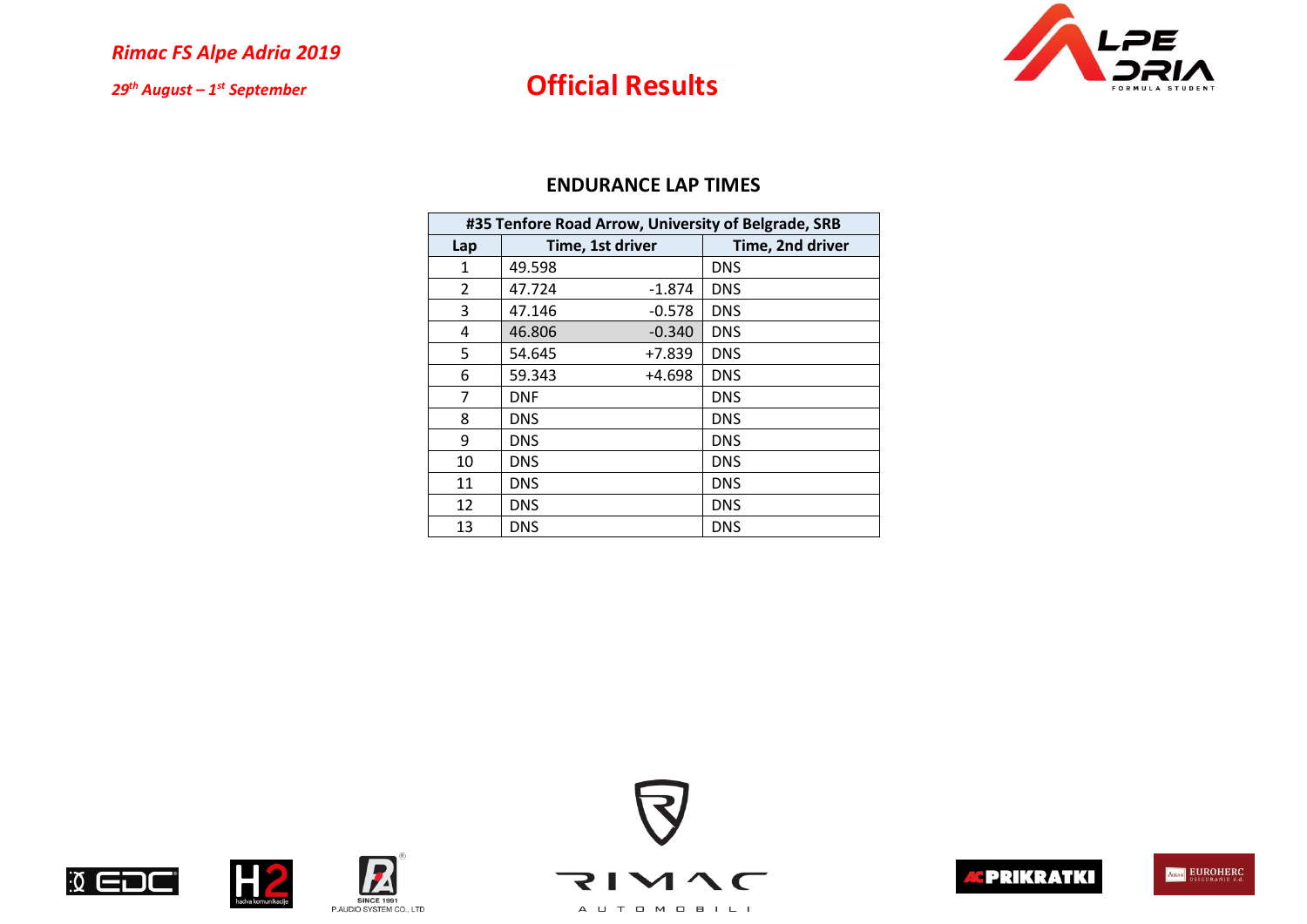# **Official Results**



### **ENDURANCE LAP TIMES**

|                | #16 FSB Racing Team, University of Zagreb, CRO |                  |                  |  |  |  |  |
|----------------|------------------------------------------------|------------------|------------------|--|--|--|--|
| Lap            |                                                | Time, 1st driver | Time, 2nd driver |  |  |  |  |
| 1              | 50.738                                         |                  | <b>DNS</b>       |  |  |  |  |
| $\overline{2}$ | 49.429                                         | $-1.309$         | <b>DNS</b>       |  |  |  |  |
| 3              | 48.806                                         | $-0.623$         | <b>DNS</b>       |  |  |  |  |
| 4              | 48.090                                         | $-0.716$         | <b>DNS</b>       |  |  |  |  |
| 5              | 47.896                                         | $-0.194$         | <b>DNS</b>       |  |  |  |  |
| 6              | <b>DNF</b>                                     |                  | <b>DNS</b>       |  |  |  |  |
| 7              | <b>DNS</b>                                     |                  | <b>DNS</b>       |  |  |  |  |
| 8              | <b>DNS</b>                                     |                  | <b>DNS</b>       |  |  |  |  |
| 9              | <b>DNS</b>                                     |                  | <b>DNS</b>       |  |  |  |  |
| 10             | <b>DNS</b>                                     |                  | <b>DNS</b>       |  |  |  |  |
| 11             | <b>DNS</b>                                     |                  | <b>DNS</b>       |  |  |  |  |
| 12             | <b>DNS</b>                                     |                  | <b>DNS</b>       |  |  |  |  |
| 13             | <b>DNS</b>                                     |                  | <b>DNS</b>       |  |  |  |  |

 $\sqrt{ }$ 









**Alexander Alexander Alexander Alexander Alexander Alexander Alexander Alexander Alexander Alexander Alexander** 

**SINCE 1991** P.AUDIO SYSTEM CO., LTD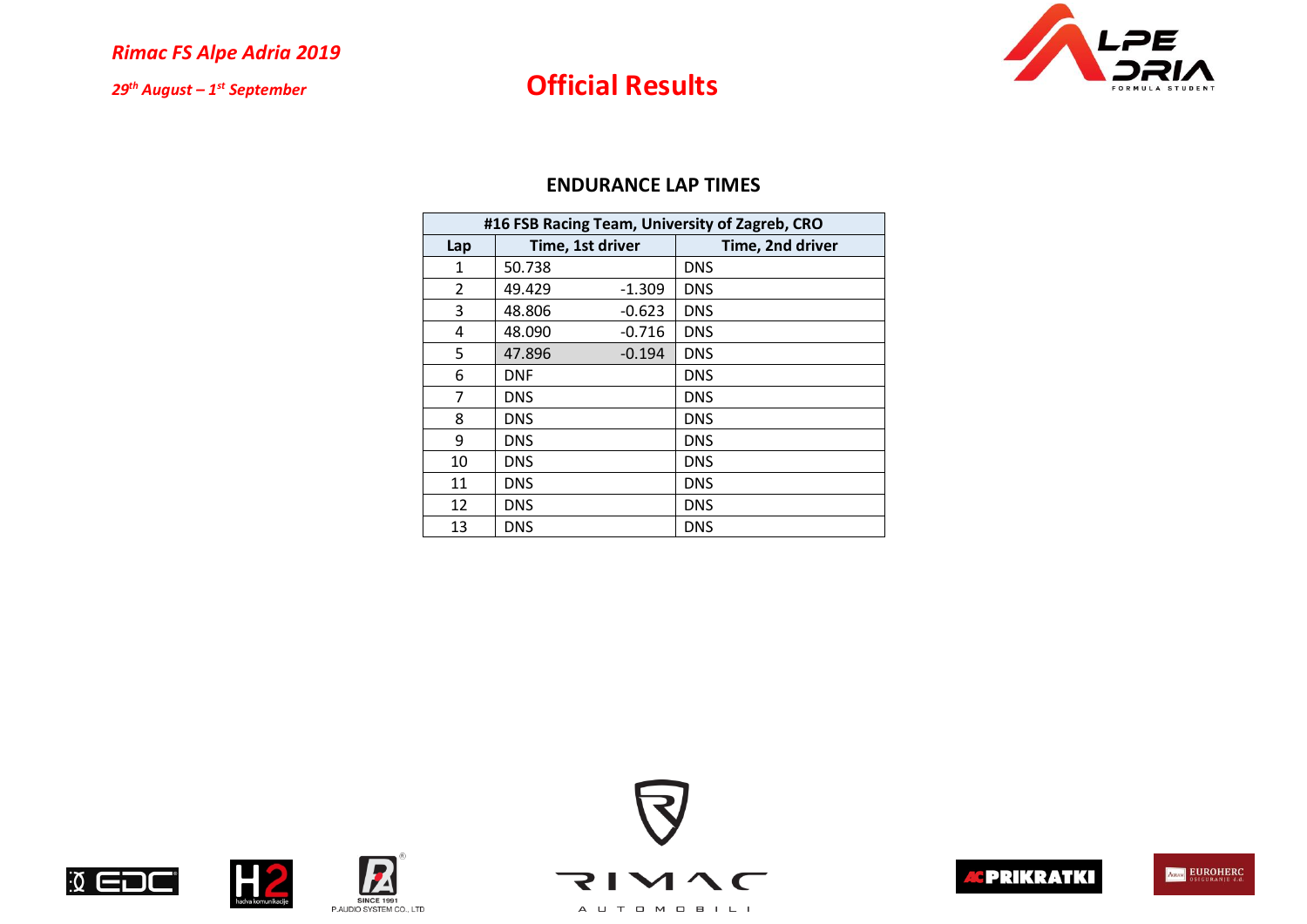# **Official Results**



|              | #58 FSRacing Team, University of Mostar, B&H |           |                  |  |  |  |  |
|--------------|----------------------------------------------|-----------|------------------|--|--|--|--|
| Lap          | Time, 1st driver                             |           | Time, 2nd driver |  |  |  |  |
| $\mathbf{1}$ | 56.294                                       |           | <b>DNS</b>       |  |  |  |  |
| 2            | 1:09.828                                     | $+13.534$ | <b>DNS</b>       |  |  |  |  |
| 3            | 51.754                                       | $-18.074$ | <b>DNS</b>       |  |  |  |  |
| 4            | <b>DNF</b>                                   |           | <b>DNS</b>       |  |  |  |  |
| 5            | <b>DNS</b>                                   |           | <b>DNS</b>       |  |  |  |  |
| 6            | <b>DNS</b>                                   |           | <b>DNS</b>       |  |  |  |  |
| 7            | <b>DNS</b>                                   |           | <b>DNS</b>       |  |  |  |  |
| 8            | <b>DNS</b>                                   |           | <b>DNS</b>       |  |  |  |  |
| 9            | <b>DNS</b>                                   |           | <b>DNS</b>       |  |  |  |  |
| 10           | DNS                                          |           | <b>DNS</b>       |  |  |  |  |
| 11           | <b>DNS</b>                                   |           | <b>DNS</b>       |  |  |  |  |
| 12           | <b>DNS</b>                                   |           | <b>DNS</b>       |  |  |  |  |
| 13           | <b>DNS</b>                                   |           | <b>DNS</b>       |  |  |  |  |









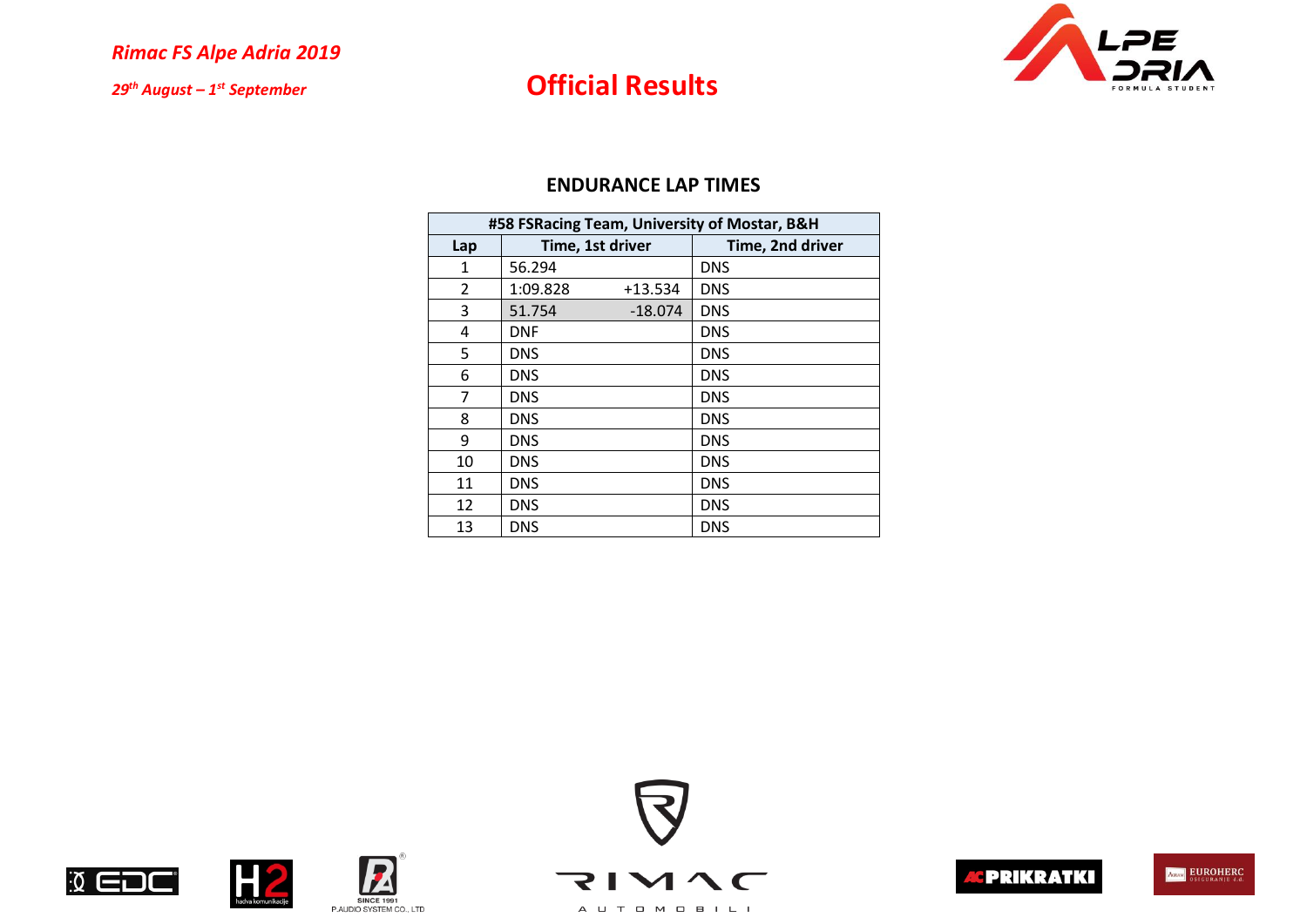# **Official Results**



| #11 TU-Sofia Racing Team, University of Sofia, BG |                  |                  |  |  |  |  |
|---------------------------------------------------|------------------|------------------|--|--|--|--|
| Lap                                               | Time, 1st driver | Time, 2nd driver |  |  |  |  |
| $\mathbf{1}$                                      | 48.073           | <b>DNS</b>       |  |  |  |  |
| 2                                                 | <b>DNF</b>       | <b>DNS</b>       |  |  |  |  |
| 3                                                 | <b>DNS</b>       | <b>DNS</b>       |  |  |  |  |
| 4                                                 | <b>DNS</b>       | <b>DNS</b>       |  |  |  |  |
| 5                                                 | <b>DNS</b>       | <b>DNS</b>       |  |  |  |  |
| 6                                                 | <b>DNS</b>       | <b>DNS</b>       |  |  |  |  |
| 7                                                 | <b>DNS</b>       | <b>DNS</b>       |  |  |  |  |
| 8                                                 | <b>DNS</b>       | <b>DNS</b>       |  |  |  |  |
| 9                                                 | <b>DNS</b>       | <b>DNS</b>       |  |  |  |  |
| 10                                                | <b>DNS</b>       | <b>DNS</b>       |  |  |  |  |
| 11                                                | <b>DNS</b>       | <b>DNS</b>       |  |  |  |  |
| 12                                                | <b>DNS</b>       | <b>DNS</b>       |  |  |  |  |
| 13                                                | <b>DNS</b>       | <b>DNS</b>       |  |  |  |  |









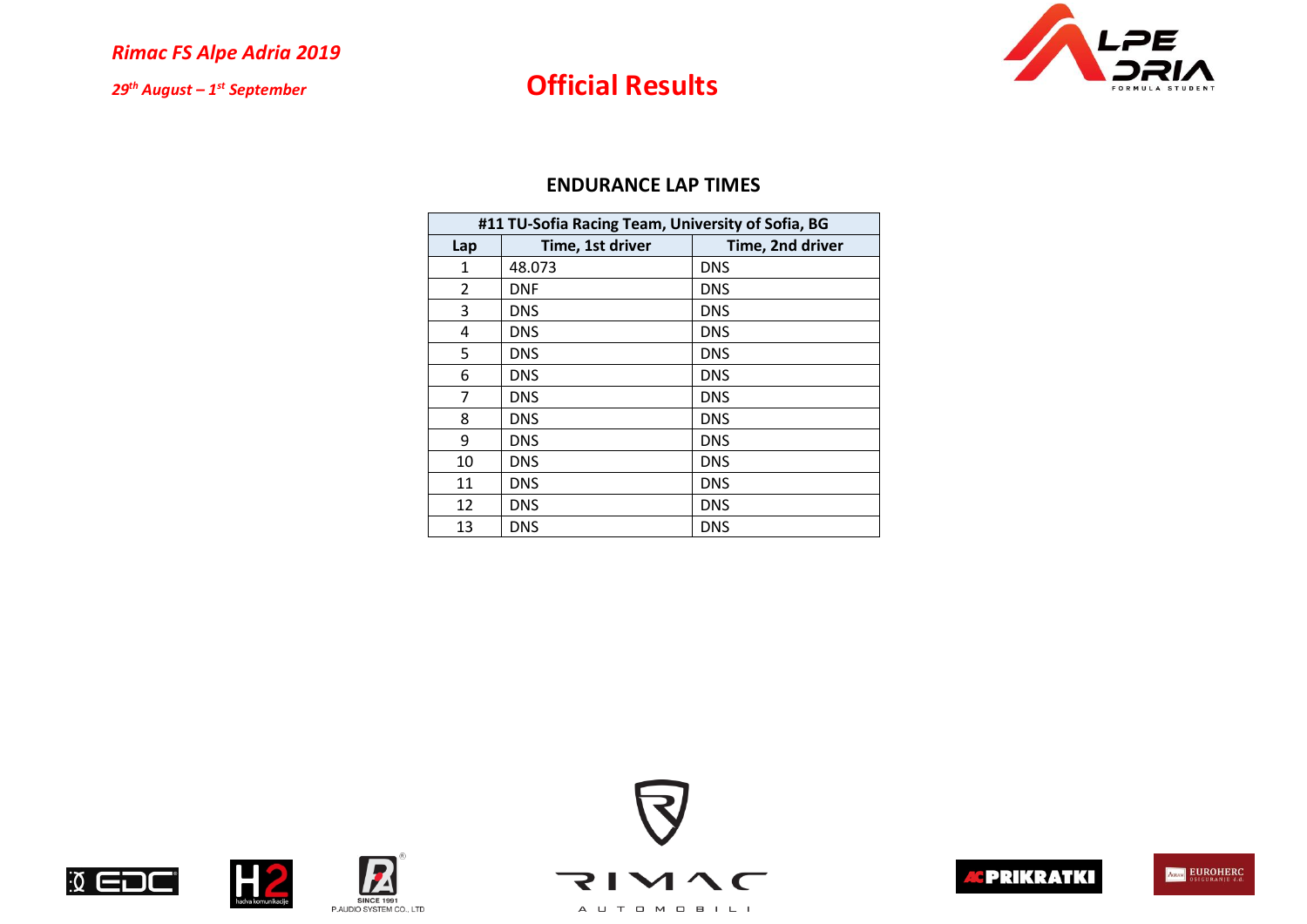# **Official Results**



|     | #12 TU-Sofia Racing Team, University of Sofia, BG |                  |  |  |  |  |
|-----|---------------------------------------------------|------------------|--|--|--|--|
| Lap | Time, 1st driver                                  | Time, 2nd driver |  |  |  |  |
| 1   | <b>DNF</b>                                        | <b>DNS</b>       |  |  |  |  |
| 2   | <b>DNS</b>                                        | <b>DNS</b>       |  |  |  |  |
| 3   | <b>DNS</b>                                        | <b>DNS</b>       |  |  |  |  |
| 4   | <b>DNS</b>                                        | <b>DNS</b>       |  |  |  |  |
| 5   | <b>DNS</b>                                        | <b>DNS</b>       |  |  |  |  |
| 6   | <b>DNS</b>                                        | <b>DNS</b>       |  |  |  |  |
| 7   | DNS.                                              | <b>DNS</b>       |  |  |  |  |
| 8   | <b>DNS</b>                                        | <b>DNS</b>       |  |  |  |  |
| 9   | <b>DNS</b>                                        | <b>DNS</b>       |  |  |  |  |
| 10  | <b>DNS</b>                                        | <b>DNS</b>       |  |  |  |  |
| 11  | <b>DNS</b>                                        | <b>DNS</b>       |  |  |  |  |
| 12  | <b>DNS</b>                                        | <b>DNS</b>       |  |  |  |  |
| 13  | <b>DNS</b>                                        | <b>DNS</b>       |  |  |  |  |











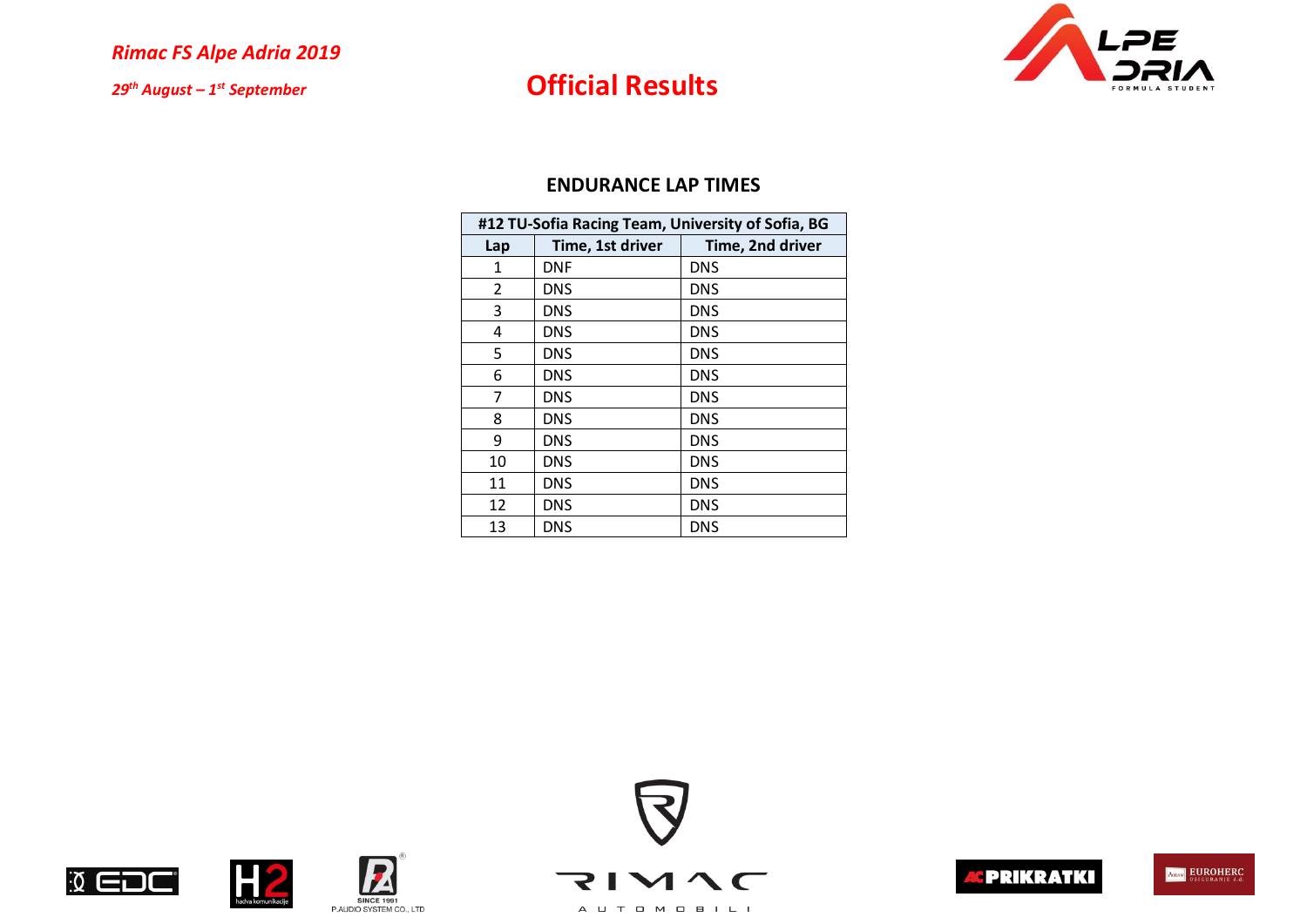

### **Official Results**

### **FASTEST LAP**

| <b>Place</b> | # car<br>number | Team name                                 | <b>University</b>       | Country    | <b>Best time</b> |  |
|--------------|-----------------|-------------------------------------------|-------------------------|------------|------------------|--|
|              | 35              | <b>Tenfore Road Arrow</b>                 | University of Belgrade  | <b>SRB</b> | 00:00:42,916     |  |
| 2.           | 51              | <b>Riteh Racing Team</b>                  | University of Rijeka    | <b>CRO</b> | 00:00:43,133     |  |
| 3.           |                 | <b>FESB Racing</b>                        | University of Split     | <b>CRO</b> | 00:00:46,925     |  |
| 4.           | 16              | <b>FSB Racing Team</b>                    | University of Zagreb    | <b>CRO</b> | 00:00:49,118     |  |
| 5.           | 235             | <b>UNI Maribor Grand Prix Engineering</b> | University of Maribor   | <b>SLO</b> | 00:01:00,579     |  |
| 8.           | 11              | <b>TU-Sofia Racing Team</b>               | University of Sofia     | <b>BG</b>  | <b>DNF</b>       |  |
| 8.           | E69             | <b>Superior Engineering</b>               | University of Ljubljana | <b>SLO</b> | <b>DNS</b>       |  |
| 8.           | 12              | TU-Sofia Racing Team                      | University of Sofia     | <b>BG</b>  | <b>DNS</b>       |  |
| 8.           | 68              | <b>FSRacing Team</b>                      | University of Mostar    | B&H        | <b>DNS</b>       |  |